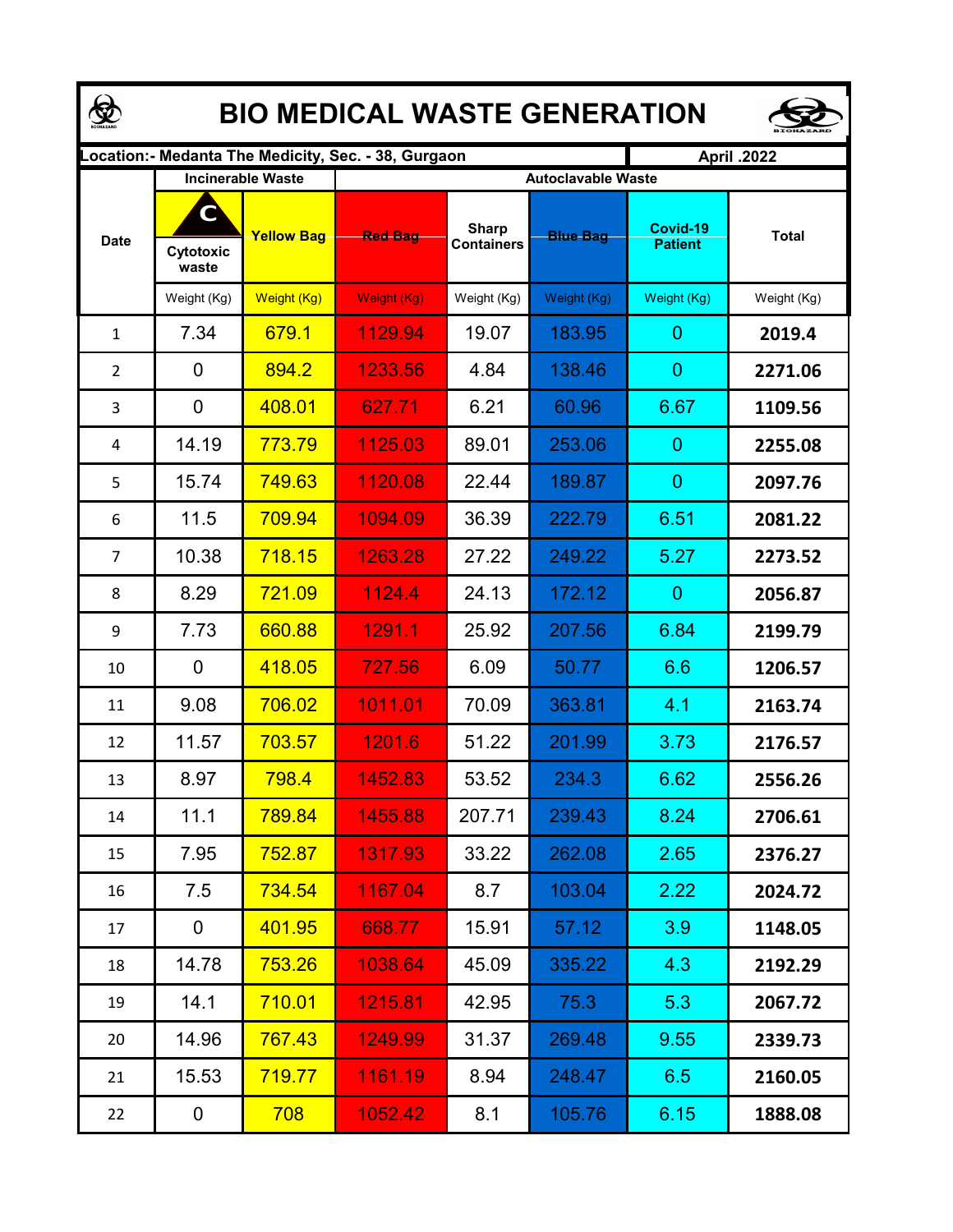| 2040.09  | 13.8   | 269.29  | 29.14   | 1089.01 | 631.14   | 10.81  | 23           |
|----------|--------|---------|---------|---------|----------|--------|--------------|
| 1203.06  | 10.7   | 116.17  | 10.09   | 639.57  | 426.23   | 0      | 24           |
| 2154.56  | 11     | 199.06  | 110.06  | 1039.81 | 772.66   | 13.77  | 25           |
| 1973.22  | 19.2   | 201.63  | 30.82   | 1052.54 | 669.21   | 10.02  | 26           |
| 2110     | 9      | 263.07  | 14.25   | 1117.9  | 691.35   | 12.13  | 27           |
| 2098.85  | 11.3   | 192.79  | 32.41   | 1132.11 | 716.86   | 10.16  | 28           |
| 2189.75  | 14.52  | 229.65  | 13.54   | 1173.81 | 741.07   | 9.08   | 29           |
| 2284.96  | 22.6   | 209.61  | 17.92   | 1136.19 | 704.13   | 9.84   | 30           |
| 61010.87 | 207.27 | 5906.03 | 1096.37 | 33110.8 | 20631.15 | 266.52 | <b>TOTAL</b> |